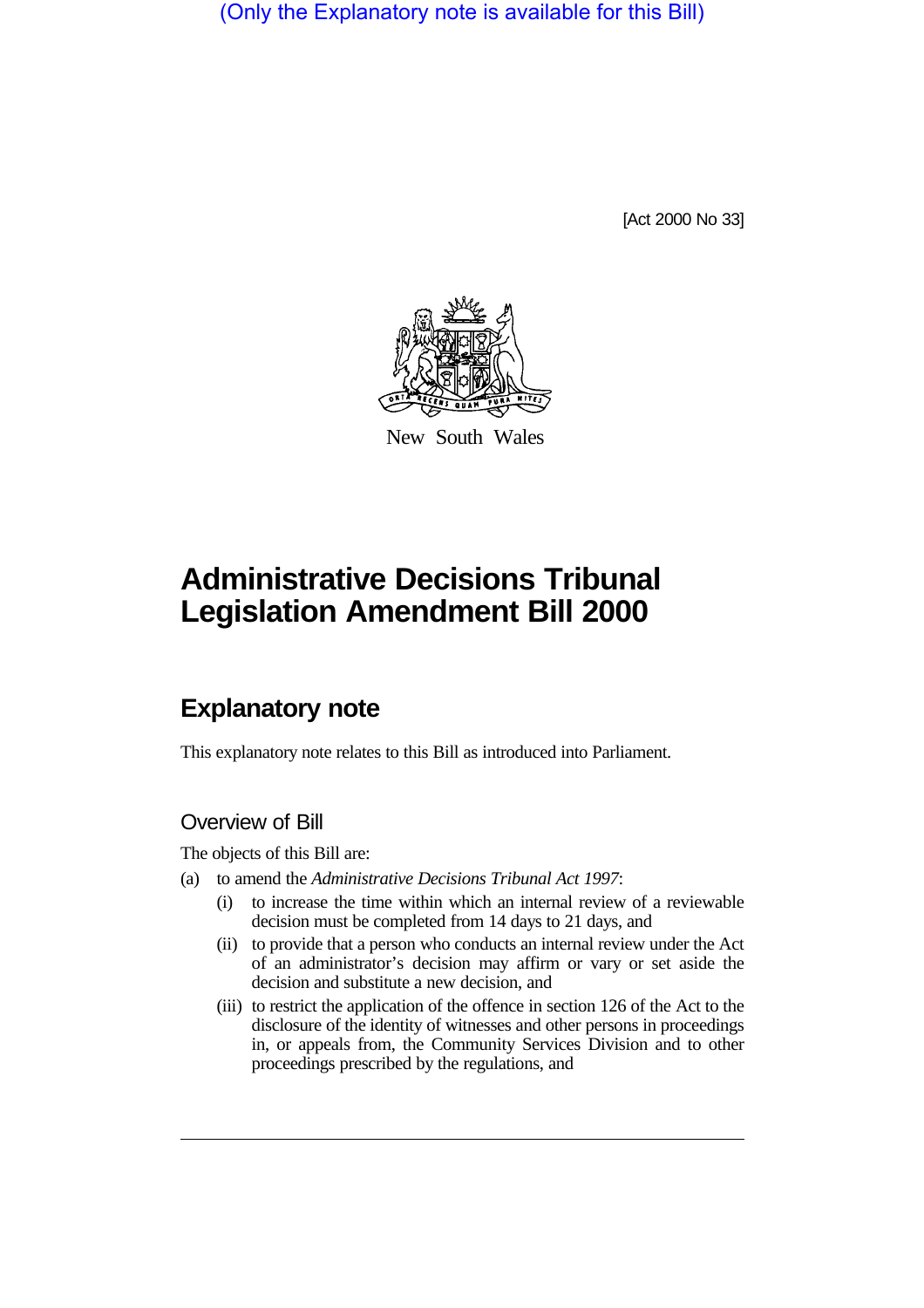Explanatory note

- (iv) to broaden the power of the Tribunal to make suppression orders concerning the identity of witnesses and other persons in proceedings before the Tribunal or concerning the publication or broadcast of reports of proceedings before the Tribunal, and
- (v) to enable members whose terms of appointment have expired to complete matters that have not been completed before their terms expired, and
- (vi) to provide that a presidential judicial member may sit on an Appeal Panel whether or not the member was a Division member of the Division from which the appeal is brought, and
- (vii) to apply section 128 of the *Evidence Act 1995* to proceedings before the Tribunal even when the Tribunal is not bound to apply the laws of evidence in the proceedings, and
- (b) to amend consequentially the *Anti-Discrimination Act 1977* to remove the power of the Tribunal under that Act to suppress evidence and other information arising from proceedings before the Tribunal under that Act following the consolidation of such powers in the *Administrative Decisions Tribunal Act 1997*, and
- (c) to clarify the right of persons aggrieved by decisions made under the *Dangerous Goods Act 1975* to apply to the Tribunal for the review of such decisions.

#### Outline of provisions

**Clause 1** sets out the name (also called the short title) of the proposed Act.

**Clause 2** provides for the commencement of the proposed Act on a day or days to be appointed by proclamation.

**Clause 3** is a formal provision giving effect to the amendments to the *Administrative Decisions Tribunal Act 1997* set out in Schedule 1.

**Clause 4** is a formal provision giving effect to the amendments to the Acts specified in Schedule 2.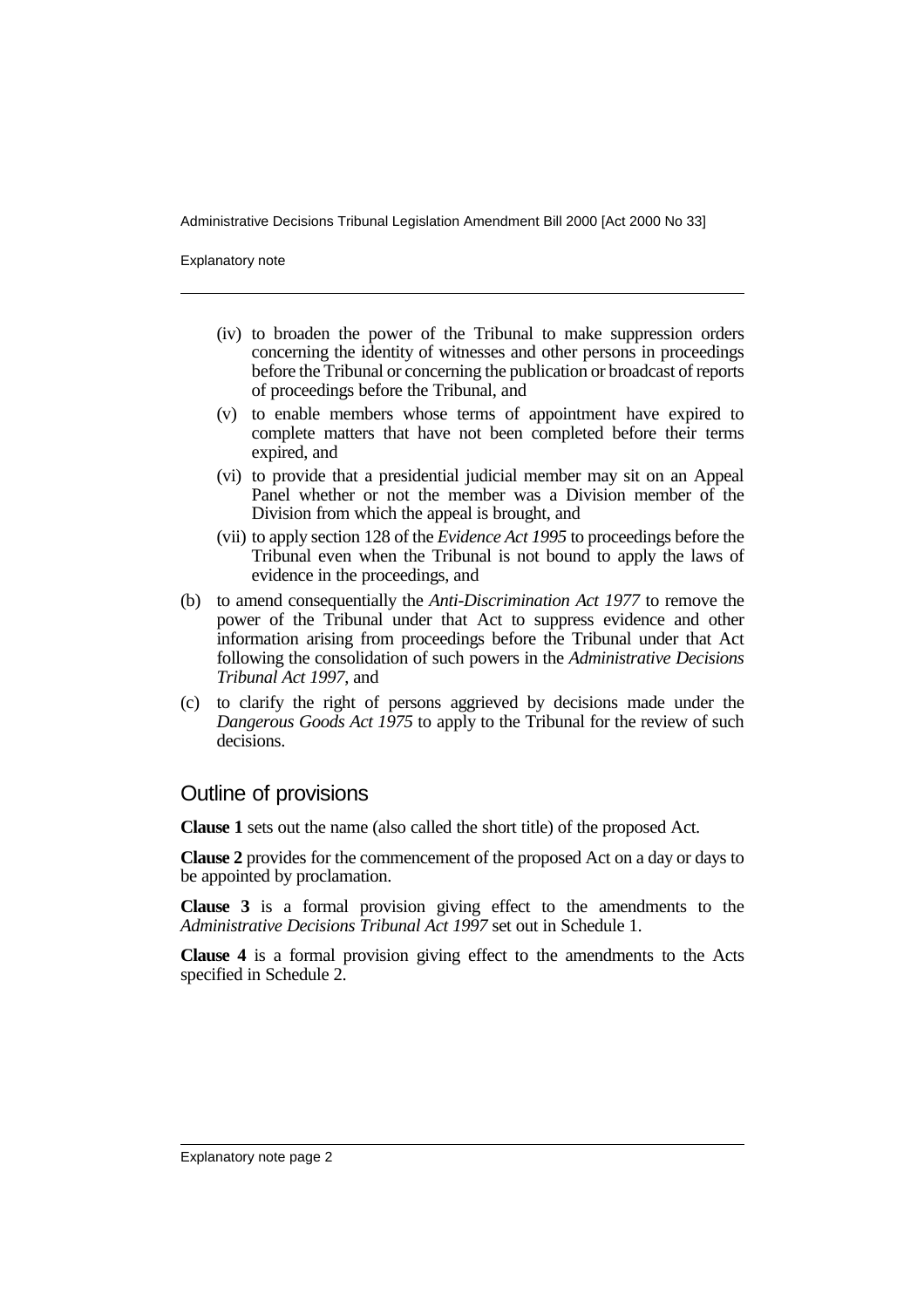Explanatory note

## **Schedule 1 Amendment of Administrative Decisions Tribunal Act 1997**

**Schedule 1 [1]** amends section 24 of the Act to enable any presidential judicial member to sit on an Appeal Panel (whether or not he or she was a member of the Division from which the appeal is brought). However, if the presidential judicial member is not a Division member, the other judicial member who is required under that section to constitute the Panel will need to be Division member.

At present, the presidential judicial member must be a Division member while the other judicial member need not be.

**Schedule 1 [2]**–**[4]** amend section 53 of the Act to replace references in the section to individuals who are to directed to conduct internal reviews under that section with references to internal reviewers.

**Schedule 1 [5]** amends section 53 of the Act to enable an internal reviewer to affirm or vary or set aside the administrator's decision and substitute a new decision for that decision. In exercising that function, the internal reviewer will have the same powers to make a decision as the administrator has. The internal reviewer will also have to notify the administrator of the result of the internal review as soon as is practicable after its completion. **Schedule 1 [9]** also amends the section to ensure that any such decision of an internal reviewer will be treated as if it had been made by the administrator. **Schedule 1 [7]** and **[8]** make consequential amendments to the section.

At present, only the administrator is empowered to affirm or vary or set aside the administrator's decision and substitute a new decision following an internal review conducted by such an internal reviewer.

**Schedule 1 [6]** amends section 53 to increase the time within which an internal review of a reviewable decision must be completed from 14 days to 21 days.

**Schedule 1 [10]** inserts section 73A in the Act to apply section 128 of the *Evidence Act 1995* to proceedings before the Tribunal even when the Tribunal is not bound to apply the laws of evidence in the proceedings.

Section 128 of the *Evidence Act 1995* confers a privilege on a witness in proceedings in a NSW court to refuse to answer questions on the ground that it might incriminate the witness in other proceedings. However, the section also allows the court, where it believes that there are reasonable grounds for such an objection or when it compels the witness under the section to answer, to issue the witness with a certificate. Such a certificate has the effect that the evidence to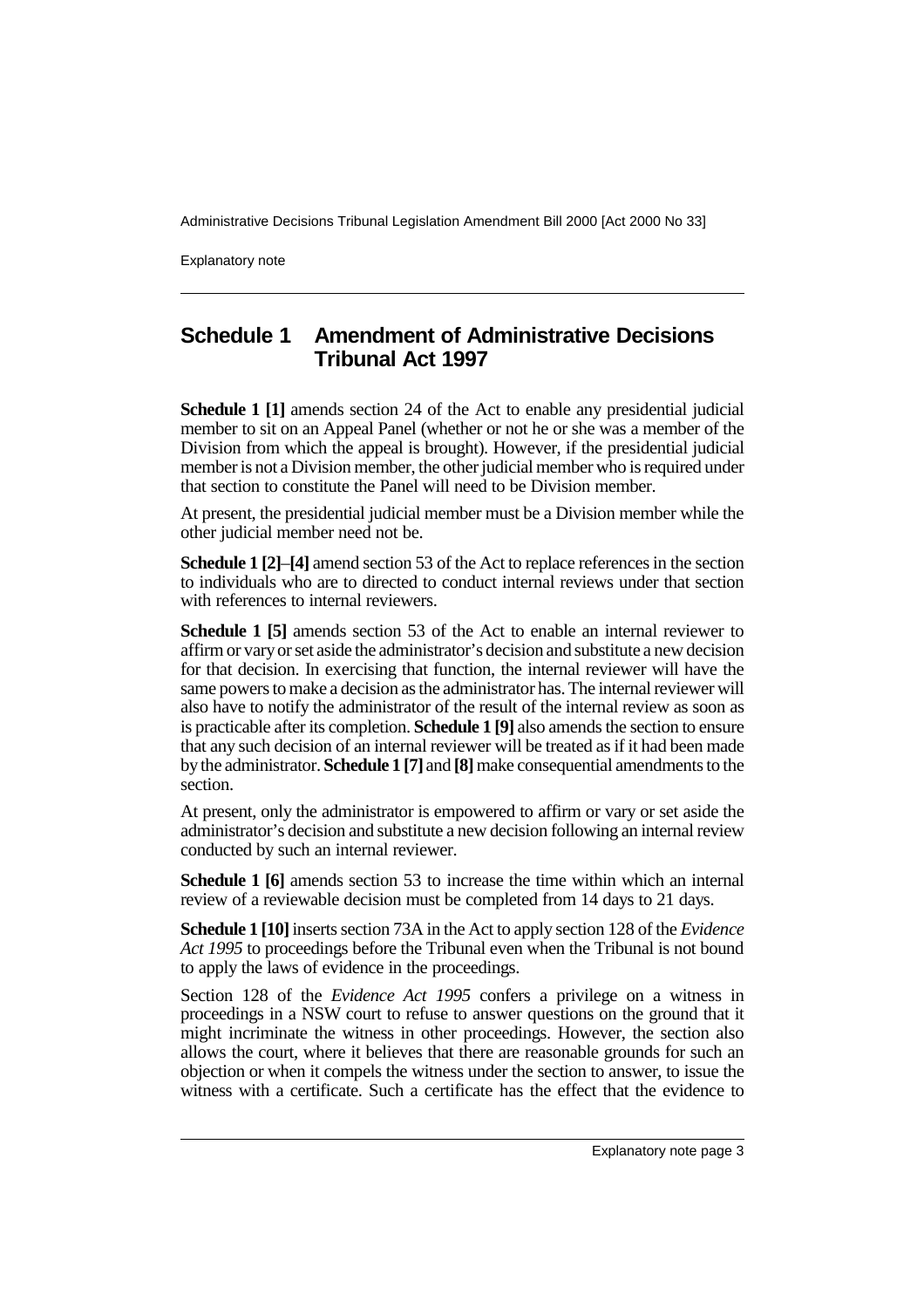Explanatory note

which it relates cannot be used against the witness (except in criminal proceedings) in respect of the falsity of the evidence) in any NSW court.

At present, section 128 of that Act has only limited application to the Tribunal. This arises from the definition of NSW court in the *Evidence Act 1995*. The term is defined in that Act to include any person or body (other than a court) that, in exercising a function under the law of the State, is *required to apply the laws of evidence*. However, section 73 (2) of the *Administrative Decisions Tribunal Act 1997* provides that the Tribunal is generally not bound by the rules of evidence. One exception to this general rule is section 168 of the *Legal Profession Act 1987*, which provides that the Tribunal is to apply the rules of evidence when exercising functions under that Act relating to disciplinary matters.

**Schedule 1 [11]** amends section 75 of the Act to enable the Tribunal to make an order prohibiting or restricting the disclosure of the name, address, picture or any other material, or the doing of any thing, that identifies or may lead to the identification of any person (whether or not a party to proceedings before the Tribunal or a witness summoned by, or appearing before, the Tribunal). This power reflects the power that the Tribunal presently has under section 110A (1) (b) of the *Anti-Discrimination Act 1977* in respect of proceedings under that Act.

At present, the power conferred by section 75 is limited to making orders prohibiting or restricting the publication of the names and addresses of witnesses appearing before the Tribunal.

It also amends section 75 to enable the Tribunal to make an order prohibiting or restricting the publication or broadcast of any report of proceedings before the Tribunal. This power reflects the power that the Tribunal presently has under section 110A (1) (a) (i) of the *Anti-Discrimination Act 1977* in respect of proceedings under that Act.

Section 110A of the *Anti-Discrimination Act 1977* will be consequentially omitted by Schedule 2.1.

**Schedule 1 [12]** amends section 75 of the Act to provide that the Tribunal cannot make a suppression order of the kind referred to above in respect of proceedings to which section 126 of the Act (as proposed to be amended by Schedule 1 [13]) applies.

It also makes it clear that the Tribunal may revoke or vary any order made under section 75 from time to time.